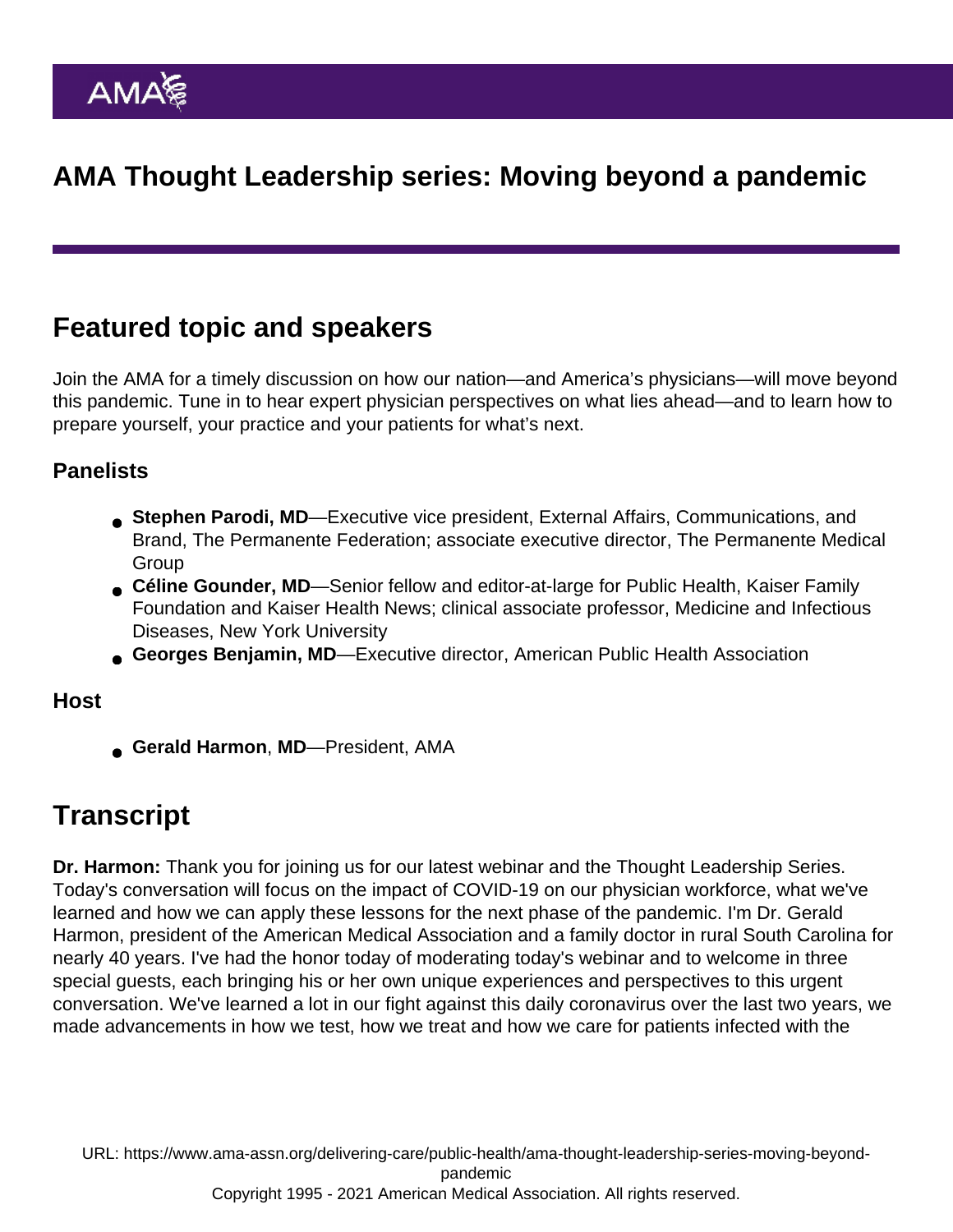virus. We've developed three safe and highly effective vaccines for COVID-19 in are remarkably short period of time, making them widely available to all that want them.

And yet, despite the case numbers falling to near the lows we experienced last summer, we know we're still long way from putting the pandemic behind us, both physically, psychologically and emotionally. That's true for the public and it's especially true for physicians and our entire health care workforce who've been under siege, have been asked to shoulder the brunt of the pandemic from the beginning. Soon, the nation's going to reach the one unthinkable tally of one million lives lost to COVID-19 in the U.S. That's just a heartbreaking tragedy. That's unlike anything we've experienced in our lifetimes. Even for physicians, people who experience grief up close and know what it feels like to comfort the dying and their families, it's difficult to find the words to express what we've lost during the pandemic. In addition to being a family physician, I'm also an Air Force veteran. I've served the country in the medical arena and the global world on terror and overseas operations after 9/11.

So as a doctor and a military veteran with combat experience, I've had experience with physical and emotional trauma. I know the signs and what to look for. And it's my opinion, two years into this tragedy that our nation is suffering from a type of battle fatigue from our long fight with COVID and the full impact from this cannot be measured until long after this difficult period ends. And it will end eventually. We're seeing many states lifting public health mitigation measures such as indoor mask wearing. And while this represents a new phase of the pandemic, it's critical that these important decisions about public health be rooted in science and data and not driven by political pressures. Each one of us is eager to bring this painful chapter in America's history to a close, but how we emerge from the pandemic, lessons we learn and apply moving forward, the causes we fight for will go a long way towards preventing the next great health crisis from gripping our country.

The actions we take now can help create a U.S. health system that better meets the needs of all people, not only the brave men and women in the medical workforce but everyone who relies on our health system for the fulfillment of a long and a healthy life. One thing we know for sure is that while the pandemic will someday end, COVID-19 is going to be with us for the foreseeable future. So we got to understand what this means, how to protect the most vulnerable among us, as we take steps to move past this pandemic and into a post-COVID change world. With me today to talk about this are three exceptional physician leaders and experts in their respective fields. We have Dr. Céline Gounder, senior fellow and editor at large for public health, Kaiser Family Foundation and Kaiser Health News. She's also clinical associate professor of medicine and infectious diseases at NYU.

We have Dr. Steven Parodi, executive vice president of external affairs, communications and brand at the Permanente Foundation, as well as an associate medical executive director for the Permanente Medical Group, which are parts of the California based Kaiser Permanente Health System. And we have Dr. Georges Benjamin. His contributions to organized medicine and public health are really too great to mention here. Dr. Benjamin currently serve executive director of the American Public Health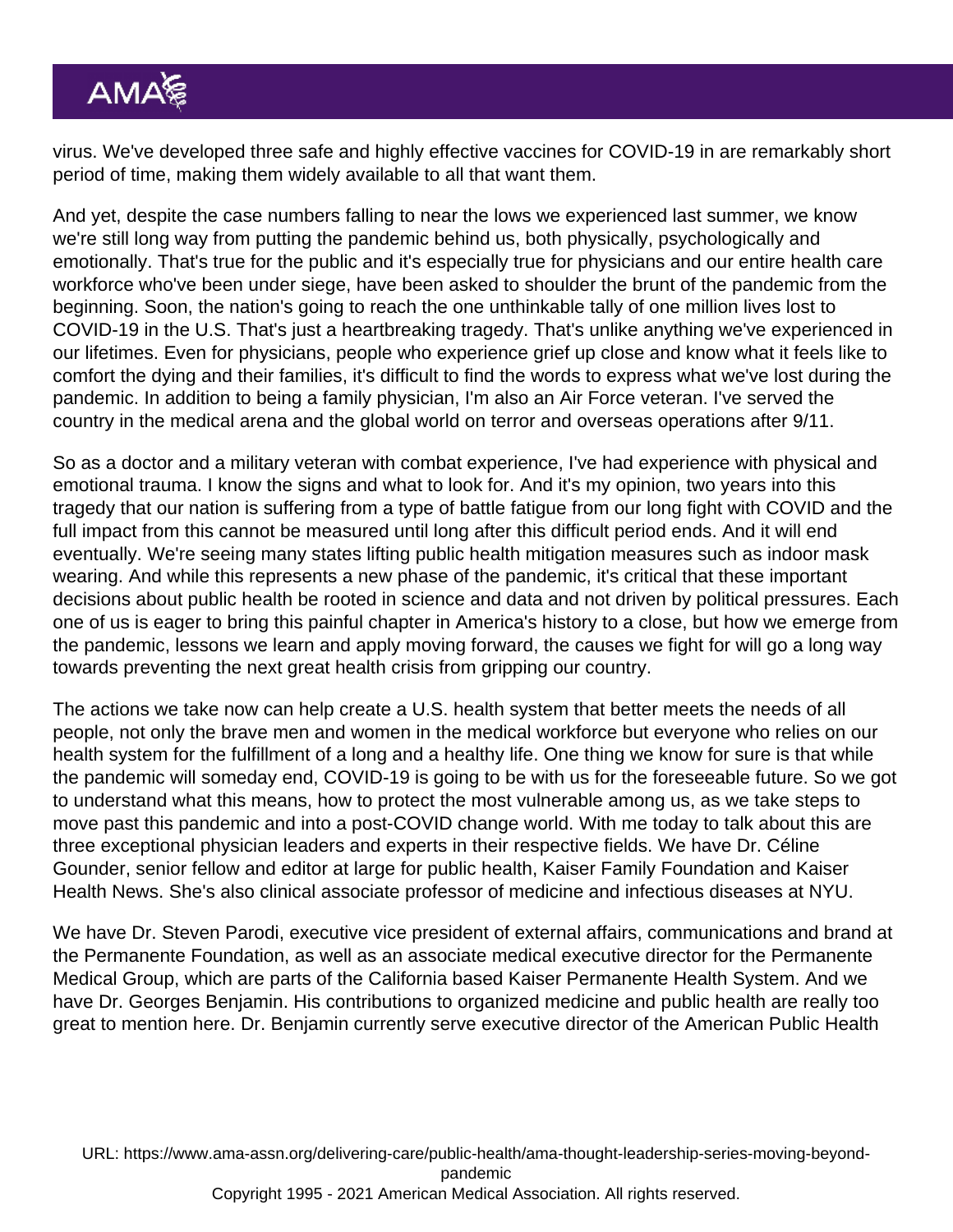Association, following his time as secretary of the Maryland Department of Health and Mental Hygiene under former governor, Parris Glendening. Welcome all three of you to this special webinar. And I thank you so much for being here. Dr. Benjamin, we might start our question and answer session with you. Let's look at the topic of surveillance. Surveillance measures such as case counts or percent positivity remain important in understanding the impact of the pandemic on the community. However, as we see mild and asymptomatic infections increase and unreported at home testing become ubiquitous, how can we adapt surveillance measures to address these scenarios? And what improvements could we make to our public health surveillance programs?

Dr. Benjamin: Well, the good news is that we really know how to do this. We really have ongoing surveillance programs for a variety of diseases. And while we started this pandemic with basically doing disease surveillance and case counts based on really controlled testing that happened in hospitals and health departments, now we're going to move to more population-based surveillance efforts. So we'll have laboratories that will be predesignated and providers that we predesignated to send in samples. Those will give us a sense of what's happening. We can also do very sophisticated studies so that we don't lose the variants that are out there. And using mathematical models, we'll be able to do and manage how many cases are out there and really follow the trajectory. But let me also add the fact that we have this really new tool that really isn't quite new. We've done it before for diseases like polio, for example, and that is actually looking at sewage as a environmental measure.

We now know that this virus is excreted in our stool, ends up in our wastewater and we can actually track the increases and decreases through sewage. And it turns out that's a marvelous way of getting an early indicator of when you have a new disease like this, that's an infectious disease entering the community.

Dr. Harmon: Thank you, Dr. Benjamin. Dr. Gounder, I might turn to you and ask you about the variance. How should we address future variants that may be more transmissible? And I know we're talking about even now the BA.2 variant and it could lead to severe illness, including possibly evading protection from our currently available vaccines. And to follow on with that, do we think that maybe COVID could even become a seasonal respiratory illness, kind of like the influenza?

Dr. Gounder: So I think that we have to start by acknowledging that there will be more variants. BA.2, the latest sub variant of Omicron is not the last variant we will have to contend with. And I think we need to acknowledge that reality and then prepare accordingly. And so that includes really investing in surveillance. We have dramatically ramped up the surveillance that we're doing for variants over the past year or more but there's much more work to be done on that front. And there are some specific gaps. Some of that is geographic, some parts of the country are doing a more complete job of surveillance for variants than other parts of the country but we also have a black hole when it comes to transmission in non-human species. We have now seen SARS?CoV?2 being transmitted, not just by what we think is the original host, bats, but also any number of other mammalian hosts. So deer, rats,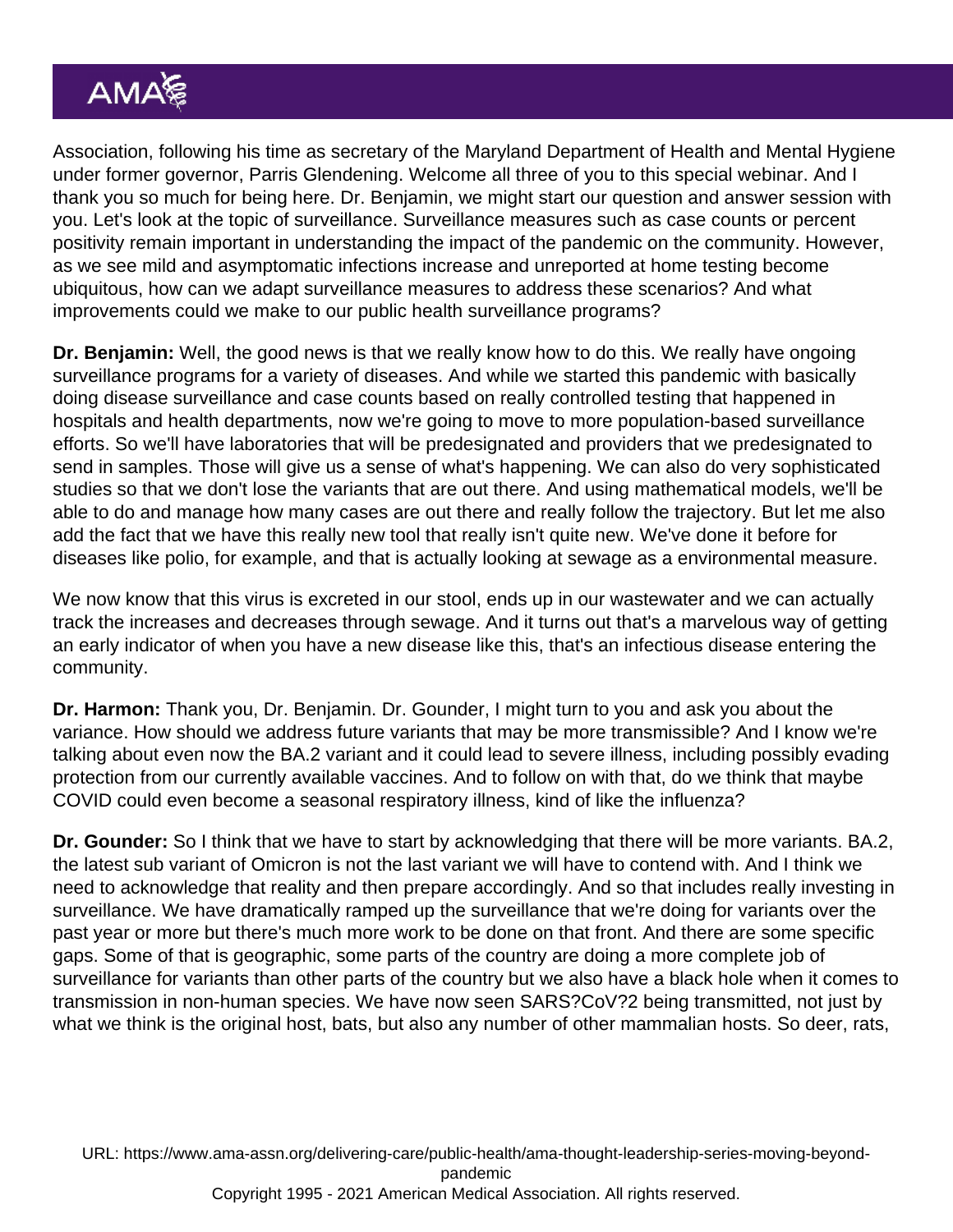mink and so on. And so unless we also extend our surveillance efforts to include animal transmission, we could be flying at least partially blind as to what there may be to come.

Now, variants can be more transmissible, they can be innovating, as you alluded to. I think the good news is that even with a more infectious or transmissible variant, we have very good tools to prevent infection and disease. I think where it becomes more challenging is if we do have to contend with a truly immune-evading variant, Delta and Omicron were partially immune-evading, then we may find ourselves having to change our tools, in particular our vaccines and update our vaccines. Fortunately, our current vaccines have remained effective, particularly if given a booster, we're able to override some of those immune-evading effects. But we may find ourselves at some point in a place where we do need to update our vaccines because of immuno-evasion.

As to whether COVID is likely to become seasonal or not, we don't know the answer to that yet. It may but seasonal may also mean different things in different parts of the country, where seasonal in New York City, where I am, might be from Thanksgiving through January, over those holidays and seasonal in other parts of the country, say Florida or other parts of the south, where they have very hot, humid summers, their seasonal might be the summer months when people go indoors to have that air conditioning to stay out of the heat. And so much of this still remains to be seen.

Dr. Harmon: Great, great insight. You're exactly right. The season's almost in the eye of the beholder for sure. No question of it. Dr. Parodi, I'm going to call on you, if you would think about it, how can we continue to communicate and I do this almost daily, even in my practice today, that vaccines and boosters are important, especially as we start thinking about moving past the pandemic? And a couple of other questions that to follow up, could our COVID vaccine boosters become part of our yearly vaccinations as much as the annual flu vaccinations? And then I may give you a follow-up question about legal challenges and mandates for health care workers but Steve, if you could answer whether we need to communicate that vaccines and boosters are important as we move past the pandemic, I'd appreciate your insight on that.

Dr. Parodi: Yeah. And this is a great question, Dr. Harmon. And when I think about it, there are multiple levels of communication need to be happening. So one is what's happening in our own offices on a day-to-day basis and laying the groundwork of an understanding that there's evolution of what's going on with the variants, with the virus. We know that immunity, even vaccine-based immunity has a time duration to it. And that it's time limited. And to set the expectation that it ... Don't be surprised, there will be another vaccine probably coming in your future. And even laying the groundwork, I can tell you just in my personal practice, the conversations are, it may be annual, at least for a time limited period. That expect new recommendations, not just for adults but bringing that into our pediatric practices and explaining those variations, knowing that we are in different series levels. The sixmonth-olds to five-year-olds are going to be in a different place than, say people that are between five and 12.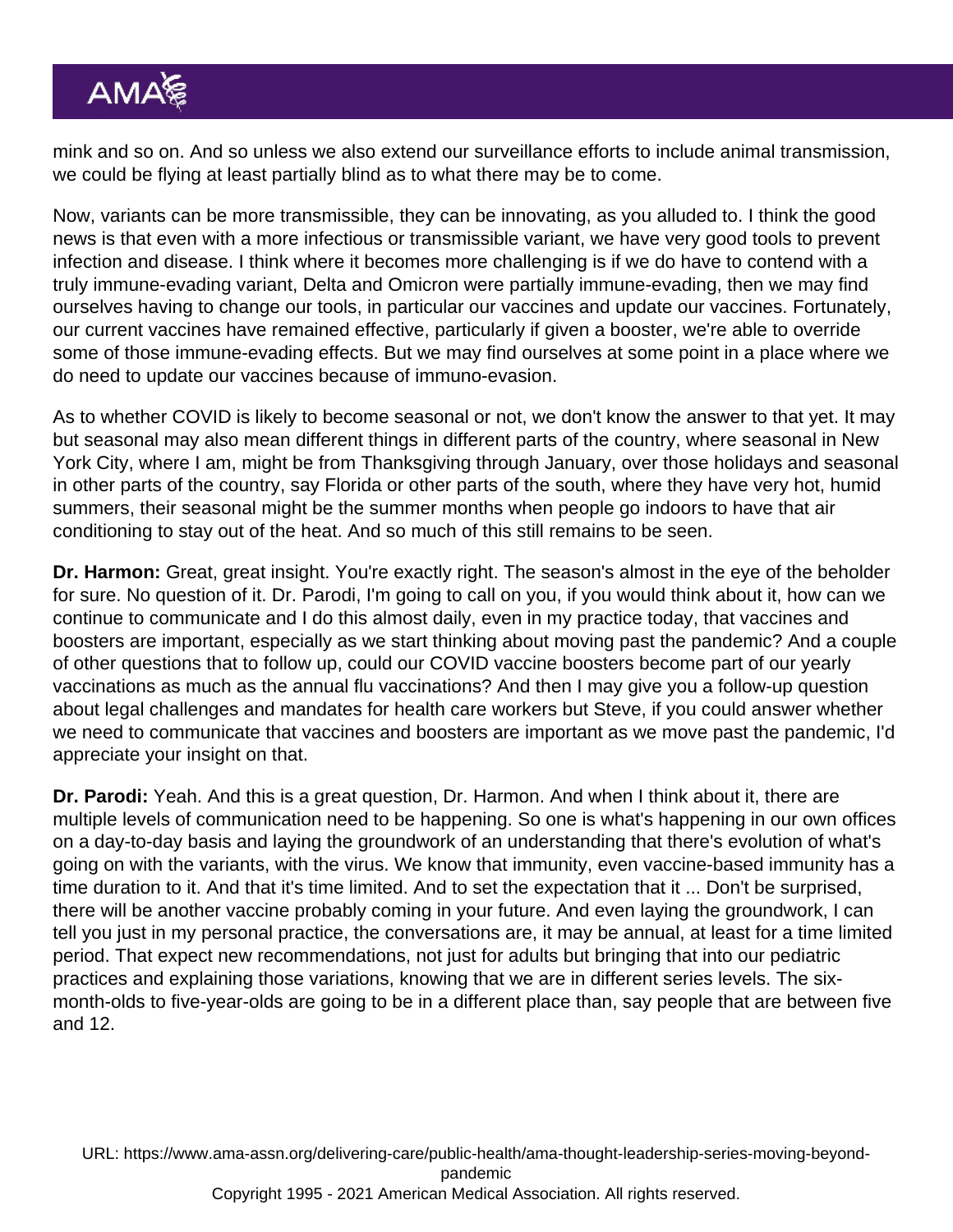And so being able to lay those expectations out in our individual practices is number one. The second thing is syncing public health messaging with health system messaging and doing that at the federal state and local levels. I think that's a huge opportunity where over the course of this pandemic, it's been tough, right? The recommendations have been coming fast and furious. As we move into hopefully a more sustainable phase, being able to coordinate those messages, so the general public is hearing the same thing on the airwaves, as well as in our offices is going to be key and actually returning some of those messages too. Actually the regular vaccine distribution system that we have used, tried and true the United States, which is through physician offices, through our clinics and our public health clinics, having signage that is understandable, reaching out on social media in addition to traditional forms of media, I think is also key and important to counter disinformation, misinformation and having that trusted voice there.

And by the way, it's not just physicians, it's incorporating other practitioners, nurses are trusted voice. So arming them with these messages I think is going to be key. When I think about, is this going to become annual in nature? I think we know enough now that we referenced BA.2. I wouldn't be surprised if there's the next variant around the corner, to be able to message that we expect, just like influenza vaccines that we vary what gets put into the influenza vaccines that may very well occur here with COVID-19 vaccination. And because of waning immunity, that you may need vaccination on annual basis, at least for the foreseeable feature. Those would be the things that I would reinforce and I think that we can do collectively as public health and as health systems.

Dr. Harmon: Thanks Dr. Parodi. That aligns with what I'm seeing in my practices. And I might ask Dr. Gounder or Dr. Benjamin about their perspective on vaccines and with particular, maybe a commentary on vaccine requirements for health care workers. We've had it ... In my local health care system, it's been federally supported in the Supreme Court system about health care workers being expected to participate in vaccine programs. Would you comment on that? Should businesses require employees to be vaccinated? There's also been some ruling about that. And I have local issues here in my school district where the teachers have been expected to be vaccinated as well. We know the vaccines are eligible for those ages five and up. It strikes me as a public health issue that we vaccinate as many eligible as we can in order to provide the best immunity and the best public health protection. But Dr. Benjamin, if you and Dr. Gounder would comment on that, I'd appreciate your thoughts.

Dr. Benjamin: Right. Let me just say, I do. We absolutely have to normalize these vaccines. I'm a strong proponent of health care workers being vaccinated. When I was practicing clinically, absolutely was vaccinated and I've carried that practice now throughout my life, it protects me, it protects my patients, it protects my loved ones. So when you have a disease that is so highly infectious and has potential to be so highly lethal, it's absolutely essential that health care workers in the environment in which we practice, where people are so vulnerable, that they absolutely need to be vaccinated.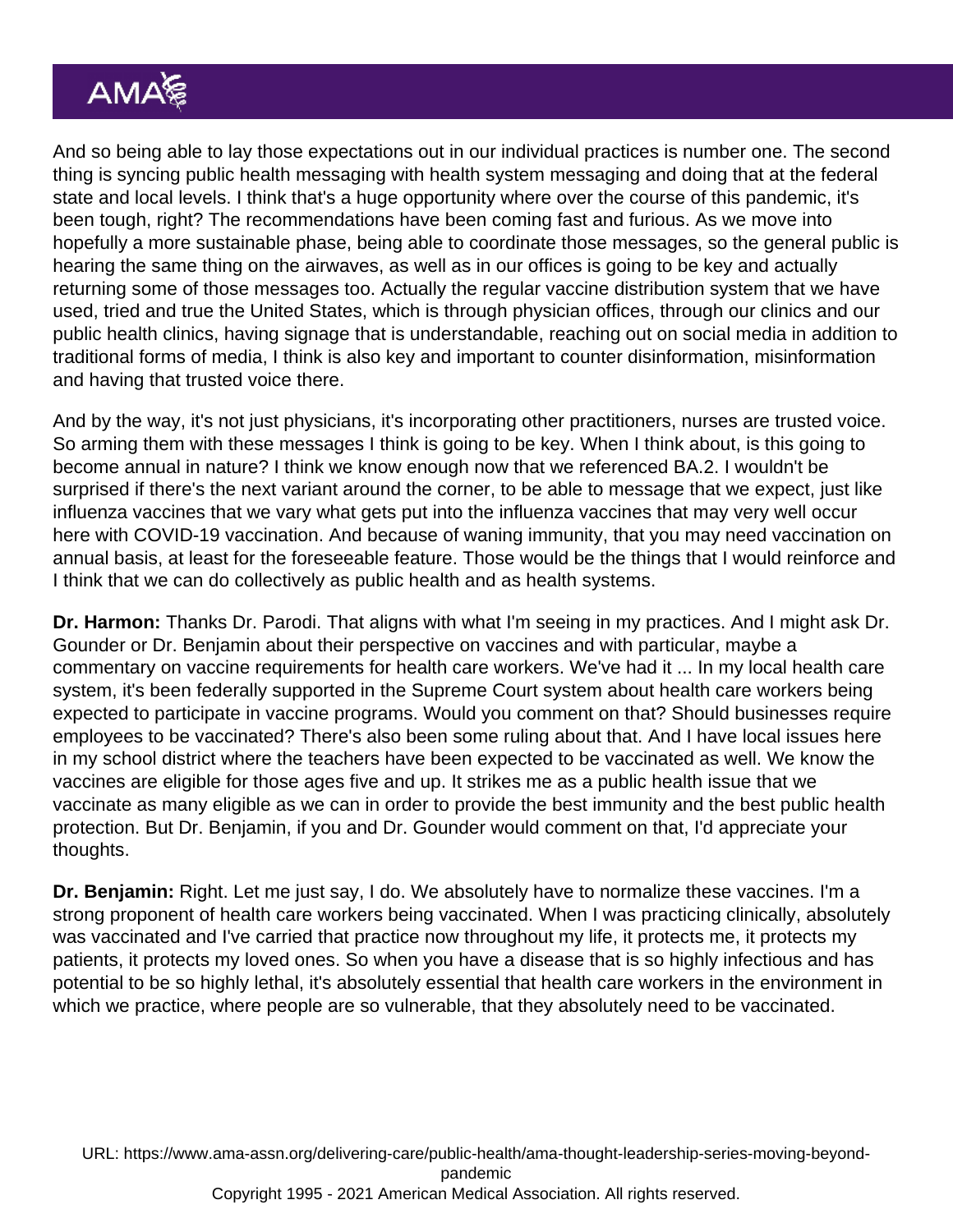Now, the issue around workers, it depends on what you do certainly. There may be people that may not need to get periodic vaccinations as a mandate. I would still recommend it clinically so they can protect themselves and their families but if you work in a meat packing plant, for example, you're working in very close quarter to others. You need to be vaccinated. If you're working in a setting, in a school where children are there, and those children are highly vulnerable, those teachers need to be vaccinated as well. If you're sitting at home, Zooming all day and somehow you can protect yourself, you have a less of a need to protect others, but you've got grandma, you've got family members, and again, my clinical recommendation would be that they do that. Dr. Gounder, your thoughts.

Dr. Gounder: I think we, as public health providers, as health care workers, we take on certain responsibilities, duties as part of our profession. I think it is a privilege to be a doctor, a nurse, a health care provider. We are led into people's lives in a way that is really unique. And I think that comes with certain responsibilities to protect those that we're caring for, the vulnerable. And so it is different. It is a different kind of professional calling from others. And there are certain things we're called upon to do, certain risks that we run, certain kinds of work hours that we're expected to show up for that are simply different from other professions. And so to me, being asked to get vaccinated, sort of along with being asked 80 hours a week or being at risk for a needlestick injury and all that comes with that, I think that is what it means to sign up to be a health care provider. And if that's not something you're willing to sign up for, it's really probably not the right profession for you.

With respect to mandates, without getting into whether I support or I'm opposed to mandates for certain settings, for certain kinds of people, what we do know is from the experience with influenza and influenza vaccination, is that absent a mandate, we have never gotten above about 50% of adults vaccinated for the flu. And so that is the reality. And so no matter how many incentives or encouragements or whatever education we provide, absent a mandate, it's going to be very difficult to get to anywhere near most people in this country vaccinated.

Dr. Parodi: And I just want to sort of comment on this because we implemented a vaccine mandate at our institution just like yours. Want to call out that yes, mandates do drive adherence. That being said, there's a whole lot of work that goes underneath that. And there's still a bunch of winning the hearts and minds of individuals. And I got to tell you, it was complicated. It was tough to be a vaccine advocate, particularly with the third dose of the mRNA vaccines or the second dose of the J&J vaccine. So I don't want to sort of downplay the need to do that one-on-one type communication. We want to retain our workforce. We know that our workforce and you referenced this earlier is tired. They're burned out. And so we've got to be able to explain the why, as much as explain that there is a mandate.

Want to speak directly about the employer mandate, which unfortunately was struck down by the Supreme Court. What came of that though, is that I think there's a greater connection between public health and the employer community, both at the local levels. And I can speak to, at the national levels,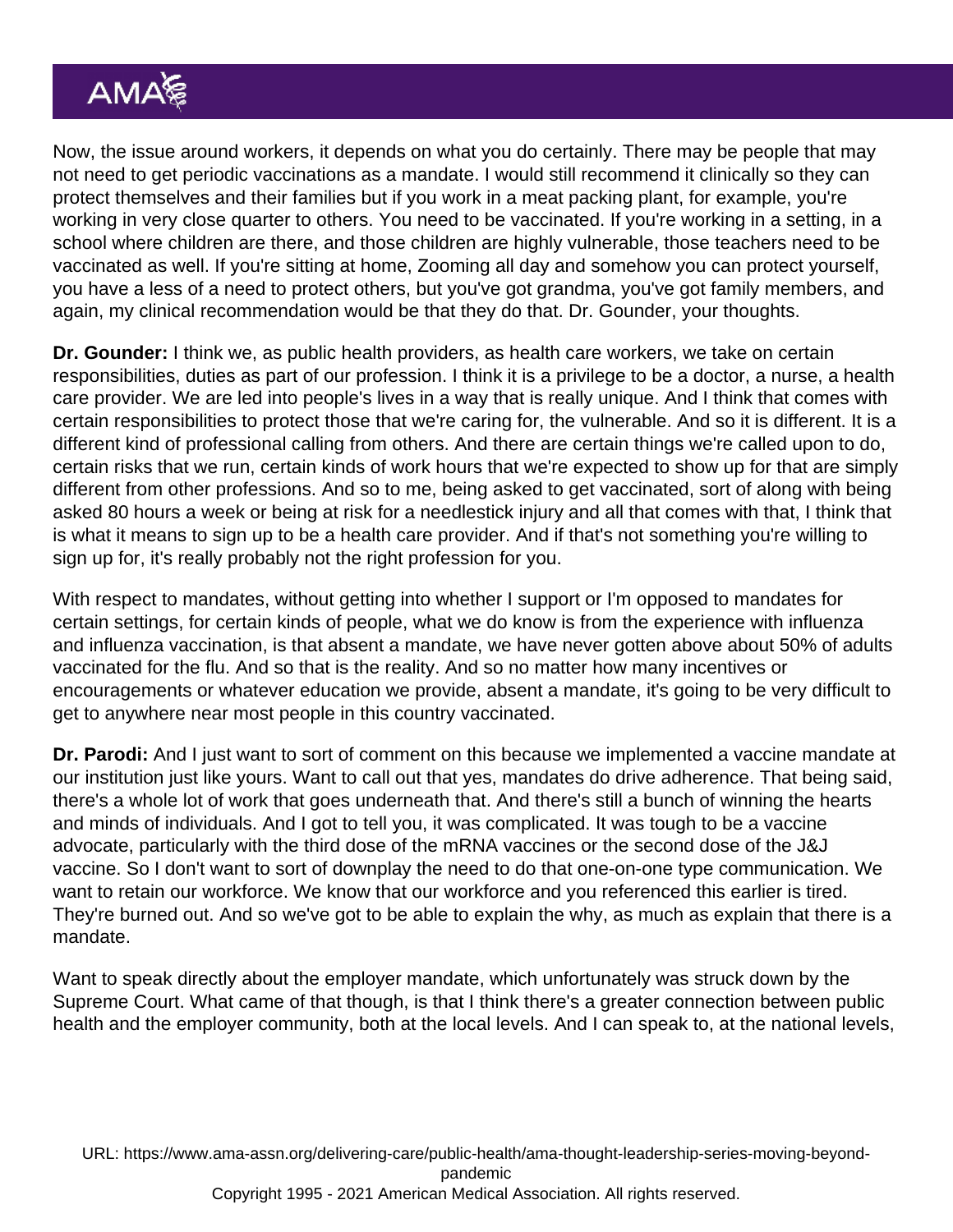talking to CEOs at the Business Roundtable and others, that they are keenly interested in protecting their workforce. And while there may not be a mandate, I would hate to lose actually the connections that we now have going forward and being able to forge those connections and use those to push out the information that we were referencing earlier. That is another means to get the word out. So even absent a mandate, working with employers, being at the employer sites to give the vaccines as much as requiring them to come to us, bringing the vaccine to them is equally important. One last thing, there's organized labor. And being able to work with organized labor to make those connections, if those are available in a given community is another point of leverage for both the public health and health systems.

Dr. Harmon: Dr. Parodi, you're right. And if there are any silver linings and there are very few but there are some silver linings to the pandemic and our response and our education afterwards it's that we've learned to have relationships between public health infrastructure, employers, business leaders, health care officials across the country. Absolutely. We need to maintain those relationships. We've learned a lot going forward. We've also, to your point, found that not only can a physician be a trusted source of information and a health care advisor for the public at large and our patients but it can be other folks that are influential, other members of the health care team, including community leaders who have been rigorous in their study of the science, have been following the data, and I think they also have taken on the role of trusted advisors that helps improve the public health of the nation.

And I would also comment, Dr. Gounder, that when you talked about, it's a privilege to be a doctor, it sends chills up my spines. It's a privilege to be a health care worker because it is such a privilege to be able to take care and earn the trust and keep the trust of our patients who give us their most vulnerable patients, their most vulnerable family members, their most prized possessions and they trust their lives to us. So it is a responsibility and part of that is becoming vaccinated and becoming a safe, a repository of health care for them. When they come to me, they want to know that I'm doing my best not to spread illness among them and their loved ones. So all of those are very good points. And I appreciate it.

I would comment on something else that we've talked about. We don't understand a lot about COVID. We don't understand a lot about the variants. We do understand that vaccines are probably our very best protection right now against serious illness and contracting the disease. I want to talk about long COVID, the post-COVID syndrome that we're all starting to see a little bit about now as we're two years into the pandemic. Long COVID, we're still learning more and more. I saw some recent studies that suggest that even those that are relatively mild with the disease of COVID may have some cognitive and or neurologic deficit. So I wonder if you might comment on that. I don't know if that would fall in the purview of Dr. Gounder or Dr. Parodi or Dr. Benjamin but I'm worried about long COVID. A lot of my patients are asking me about it now and what to do and should we have special treatments and or screening for long COVID available.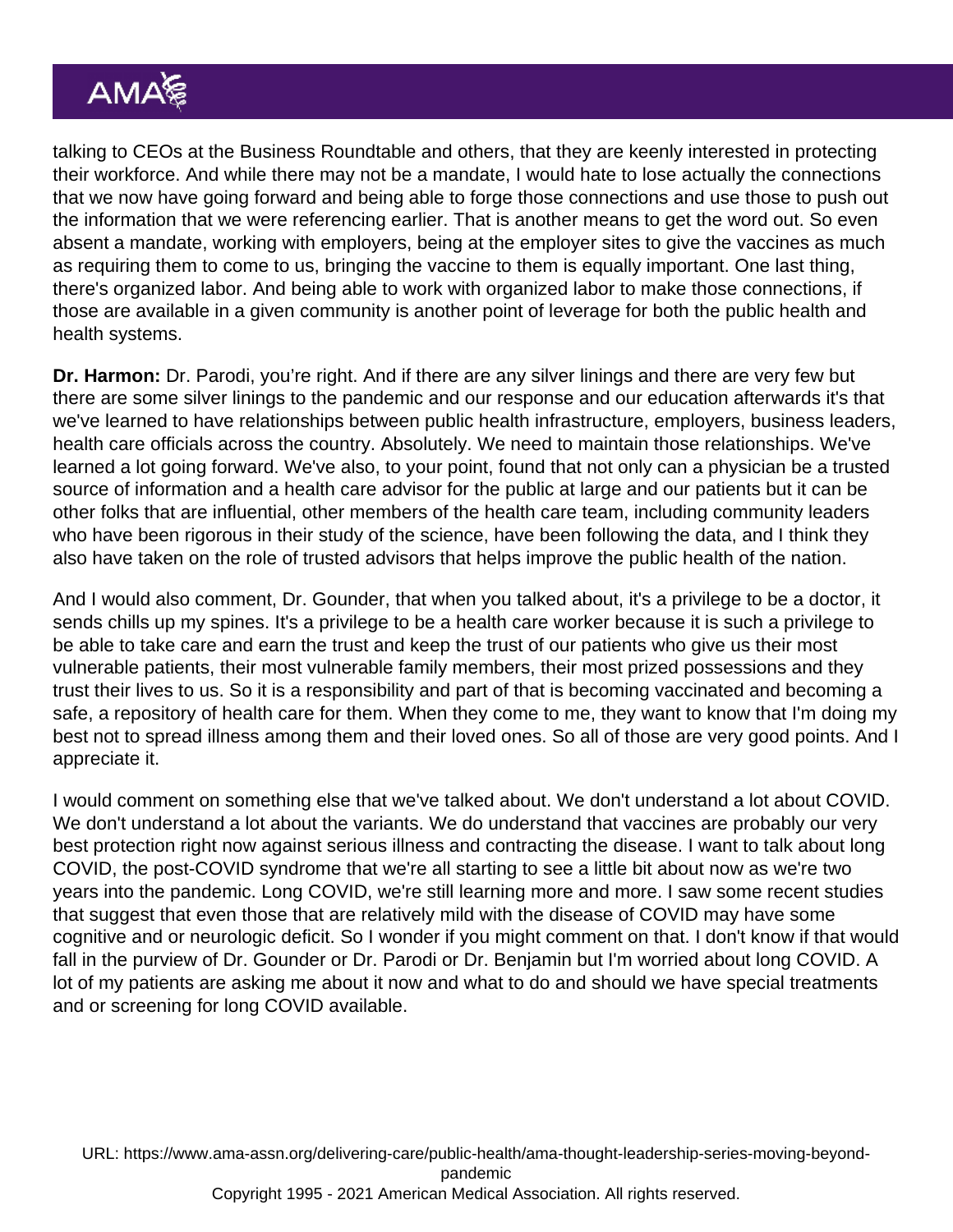Dr. Parodi: This is a really important topic. And it's one that's ripe for study and it's going to require commitment actually. And I'm glad that there are now commitments to actually fund long-term studies to look at the effects. We know that at least 15%, if not more of individuals who have an episode of COVID and aren't vaccinated or at risk for developing post-acute COVID syndrome. And within, I know number of systems, this really ultimately is falling to the primary care physicians where they're initially diagnosing and then relying on specialty care to at least rule out anything that might need additional intervention. Fortunately many of the parts of the syndrome appear to be more time limited but we don't know right now.

It's clear that these individuals need supportive care in various forms of fashion but I think the thing that I get for intervention right now that we need to emphasize is the need for vaccination. We know vaccination is protective against development of post-acute COVID syndrome. It is one of the other arguments, I think we need to be making much more publicly to our patients and to the general public that we need to protect against this. As a health system writ large, I think we actually do need to build this into our operating plans for what might be another wave of individuals and illness that we are going to have to care for on a longer term basis in our clinics. And what that planning needs to look like really is why we need to study.

Dr. Benjamin: Yeah, … the image of polio was the old iron lungs. And the image of COVID is going to be all these people with long COVID. The fact that this virus attacks almost every single organ system and it has various impacts on it makes it very difficult to even get a really good case definition. But I know the NIH is studying it right now. And I think as they get a better sense of both the impact and the spectrum of this disease, we're going to get a better sense of how best to treat it, how best to identify people with it, but the big challenge is the long-term cost. The challenge that primary care physicians in particular are going to have with people who come in with "unusual symptoms," odd symptoms, things that don't seem to connect the dots. But in retrospect, if you ask, "Have you ever had COVID? Were you ever vaccinated?" You're going to find that a lot of those are going to be related when we do the look back.

And I think that's the thing, the message we've got to get to the broader public, particularly the public that's reluctant to get vaccinated is that this is not the flu, this is not a cold, this is a 48-hour disease, this is a significant disease that a large percentage of people who are unvaccinated get. You can get it again and it can cause this very, very bad prolonged chronic disease, which ultimately in some cases can cause a significant disability.

Dr. Harmon: That's right, Dr. Benjamin. Dr. Gounder, I bet you have had some substantial experience in developing more with long COVID in your institution.

Dr. Gounder: Yes. So at NYU, we have a long COVID clinic but I think what is very frustrating in this moment is we still don't really have a good handle on the pathophysiology of what causes long COVID. We have some hints. And so much of the treatment at this stage is largely about managing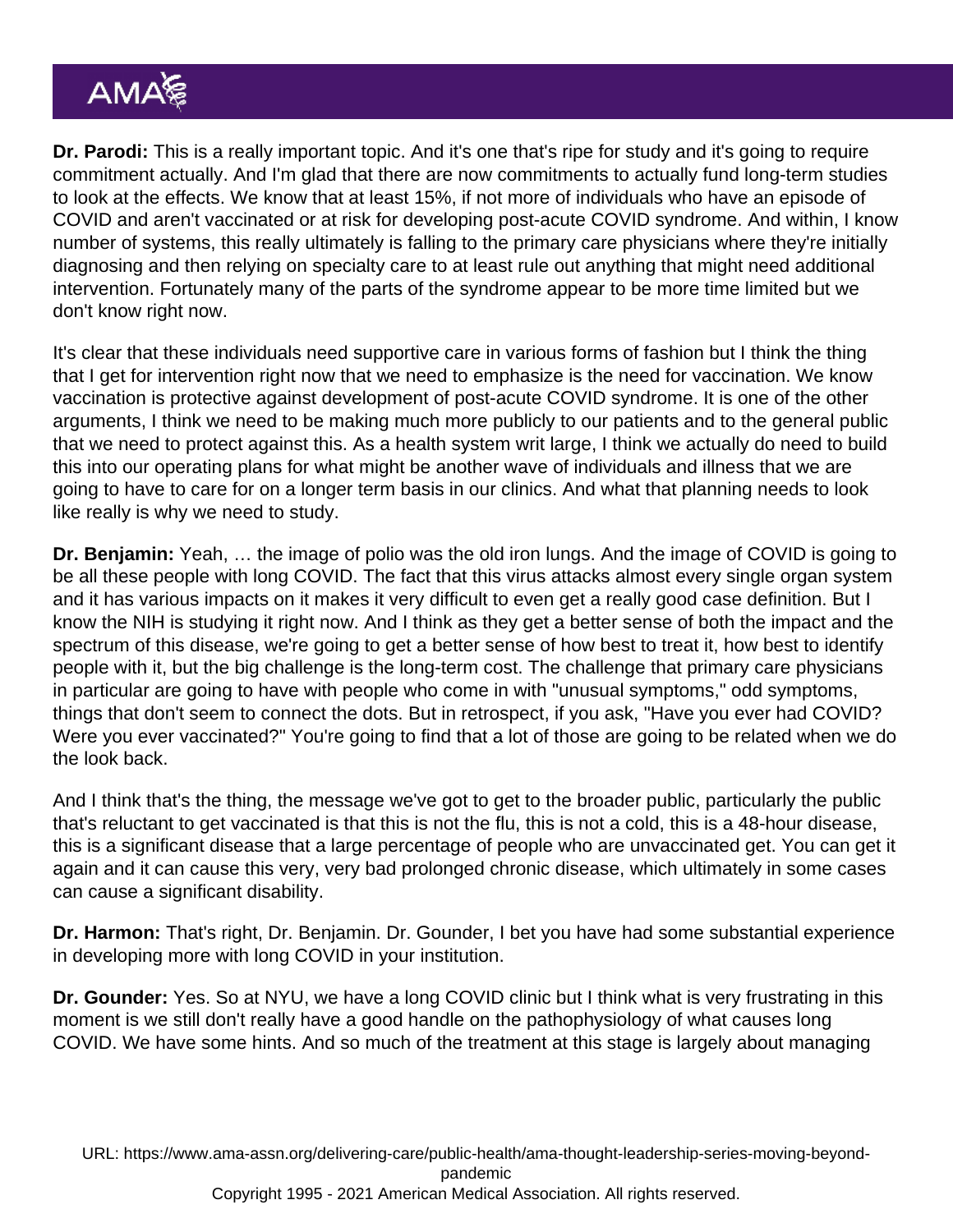symptoms. I do think, with respect to research on long COVID, there are some areas that really should be urgently tested in terms of therapeutics, including not just how well vaccines prevent long COVID and whether boosters might help further reduce the risk but also some of the therapies that we currently have. So, for example, if you test positive for COVID and you are rapidly initiated on Paxlovid, which is one of the new antiviral drugs for COVID, how much does that reduce your risk of progressing onto long COVID? Does monoclonal antibody treatment also reduce your risk of progressing to long COVID? And there are a number of immune modulators that have also used for the treatment of severe COVID, would those also reduce your risk of progressing to long COVID?

So I think there's some obvious things like that to try drugs that are already approved for other purposes, that should also be tested in the treatment of long COVID. And then understanding that it may be a while yet before have really definitive answers as to how best to prevent, with the exception of vaccination, how best to prevent long COVID, how best to treat it, is it curable? I think you are going to have a lot of people who continue to suffer, who may not be able to work and how do you then care and support those people? And so that does mean needing to think about disability, supporting people in that fashion. We also know that it's the most vulnerable people in society, people we also call our essential workers who are more likely to be infected, they're also more likely to be low income, less likely to have insurance and may not easily be able to access care for ongoing chronic symptoms of long COVID.

And just this week, in fact, as we're speaking, a program for uninsured persons in this country to access treatment and diagnosis has evaporated. The funding is no longer there. And next week we will no longer have funding for providers to administer vaccines to uninsured persons. And so these are very important gaps that will definitely have an impact on people who have long COVID and who are under or uninsured.

Dr. Harmon: Dr. Gounder, you're right. We know and those of us on this webinar today, we know that historical injustices were magnified with black, indigenous and other people of color communities severely, disproportionately impacted by COVID-19 to your point. And we're concerned now about funding for further testing and treatment available that it could even further disproportionately impact those marginalized communities. What strategies can we do beyond, of course, what we're going to do, push for continuing funding for that, what strategies among this group could you all recommend that might eliminate policy and systemic barriers and ensure that our COVID-19 response is equitable across all our communities?

Dr. Gounder: Well, I think we need to fund public health. I think the health care system is really designed to provide clinical care to individuals. It's not designed at least right now, to provide population health and to really ensure equity and the care of vulnerable populations. And so I think there's a lot that the public health sector could be doing if appropriately funded, staffed, and empowered to do that. So I think that is one important area. I think the other is understanding that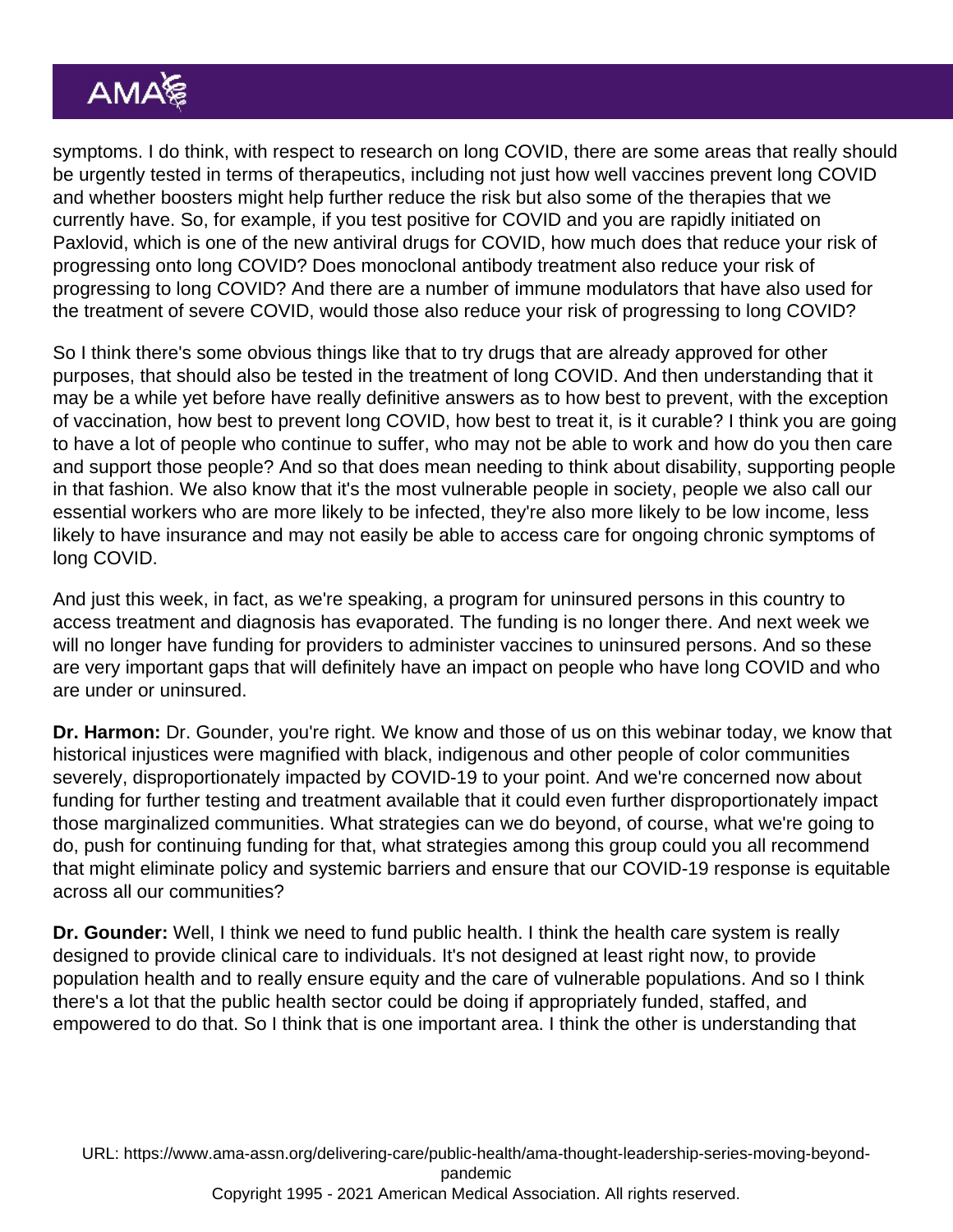Americans are very individualistic and you may not be able to get vaccination rates as high here as in other countries. And so that means thinking a bit about, if you're looking at things through an equity lens, how else can we achieve equity? What are the other tools at our disposal? And which of those tools do not rely on individuals to take action, do not rely on individuals to seek something out or comply?

And those kinds of interventions are more structural. So things like, as I was mentioning around disability is one. Providing people with paid sick and family medical leaves so that they, if they're sick, can stay home and still make rent, so that if their child is sick, they can stay home with their child, than not be spreading the virus in school. I think unfortunately, a lot of families find themselves in a Catch-22 where they have to go to work sick, they have to send their child to school sick because they have no other affordable option.

Another example of a structural kind of intervention that's really important for preventing COVID is improving indoor ventilation and air filtration. It is not perfect but neither are the vaccines. All of these interventions are additive, synergistic, and by making those kinds of improvements, you can also reduce the risk of transmission in public settings, including schools, government buildings, workplaces. And again, does not require individuals to take action. But these are structural interventions that do cost money in some form and so that does mean having people at a government level or for an industry to decide this is a priority and to pull resources to make these things happen.

Dr. Parodi: I'm worried. I'm worried right now that given all of the other attention being given to other issues that are rightly so occurring in this world right now, the lack of funding for just basic testing, for basic surveillance is a real issue. And we can't lose our site on the fact that the pandemic is not yet done. Secondly, funding that was earmarked or targeted towards public health right now is held up at the federal level. That needs to be restored, needs to be built back into some kind of funding mechanism, because we know that the public health infrastructure is not what it needs to be. But let me just build on something. And again, this is maybe a silver lining, is that the community health centers, the FQHCs, the health systems, public health and actually community centers came together to form vaccine stations, testing stations.

And what I saw happen was the ability to actually start sharing information about health related outcomes, social determinants of health and getting patients, in my case, patients, community health centers, clients, directed towards resources that they needed, whether it related to food insecurity, related to safety related issues that were being identified at those nexuses where people who are coming to get just a vaccine. What I'd like to see built is an infrastructure where there is actual health information exchange occurring between public health, a health system like ours, or physician offices and community clinics. We don't want to lose that opportunity. So I think funding that would allow for that to occur at national state levels is something that we want to build upon some of the learnings that we got from this whole pandemic effort.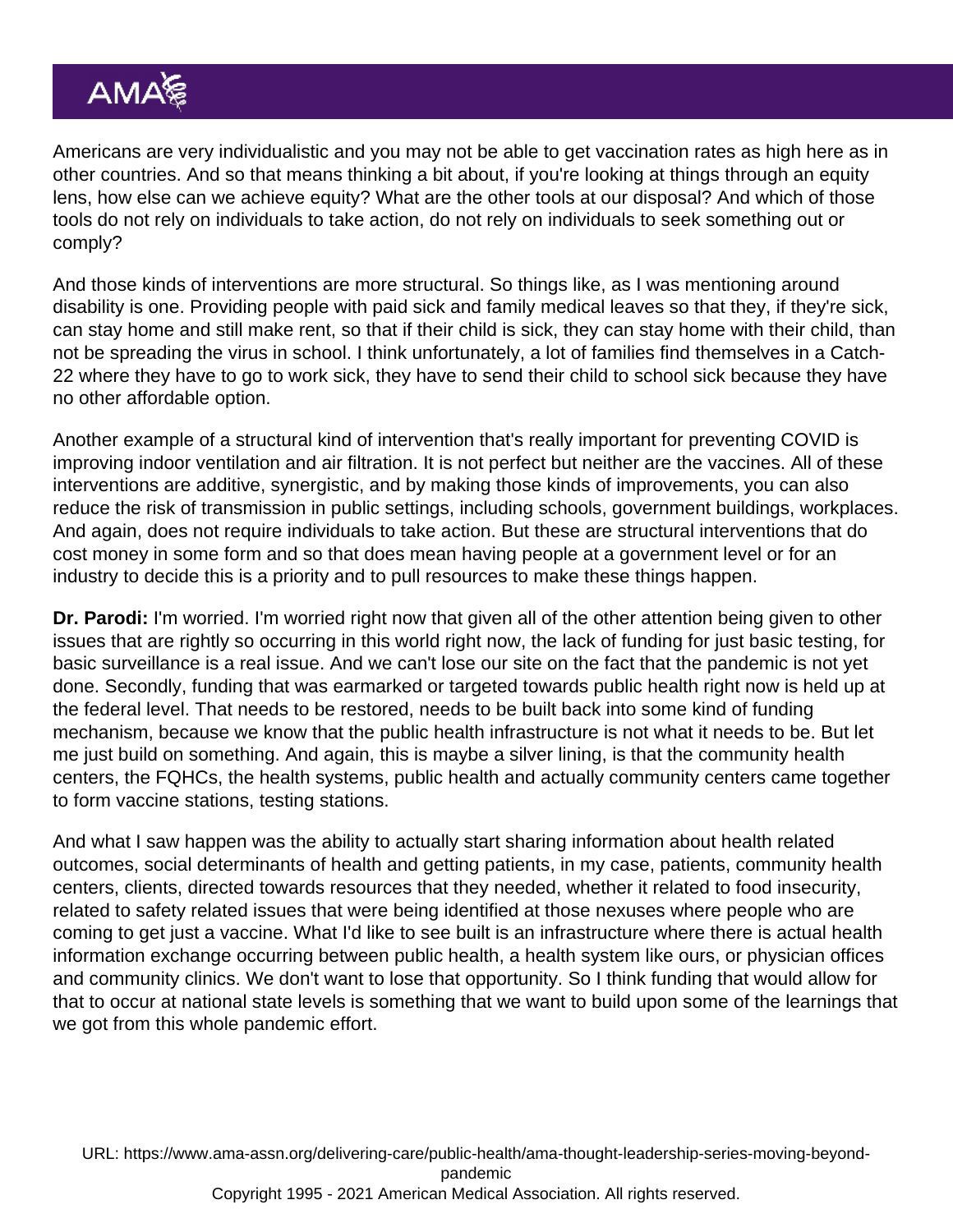Dr. Harmon: Amen, Dr. Parodi. Dr. Benjamin, I bet this is music to your ears to know that our panel of experts is so supportive of increasing our public health infrastructure. Any specifics you might like to suggest that we could look forward to in a world of post-pandemic?

Dr. Benjamin: Well, I think in the broader sense, that was that we need to create a health system with everybody in and nobody out. We've talked about the importance of having this system. We're the only industrialized system in the world that does not have coverage for all of our citizens. We have to make sure that happens. Secondly, when we have these kinds of tragedies of a new disease entering the community, we always know what's going to happen, we always know who's going to be impacted first and yet we don't go into the hood with those services right away. We kind of make the people come to us. So had we taken the testing into the hood, had we initially taken vaccinations into the community, those kinds of things would've been dramatic in terms of their effort to at least begin the process of dealing with the disparities.

We know that both exposure, because of the jobs these folks did, and susceptibility, because of the disparities for chronic diseases, put those folks more at risk, should they have been infected? And of course, that played out just as it played out for H1N1, for SARS-1, and quite frankly, for all of the disease threats that we have. And so we've got to build systems that are in those communities and are stronger. So Steven talked about the importance of our Community Health Center Network. We strengthened it during this pandemic. We need to make sure that the resources stay there for that safety net program. We need to improve our telemedicine capacity. We had this big debate about whether telemedicine should be funded and how much we should do. We put our foot in the water and then the pandemic hit.

And we discovered the wonderfulness of utilizing telemedicine tools to provide medical care for folks. We need to make sure that doesn't go away. We have to refine it some so that there's some things that we can improve on it, but we need to make sure that physicians have the capacity in our offices to engage their patients appropriately. And then, I got to tell you, we got to find a way to free up physician time and effort because physicians quite frankly, are still spending too much time on paperwork, on administrative tasks, when we really ought to have their expertise and wonderfulness at the bedside, using that physician-patient relationship to engage their patient patients, to talk to their patients. When I was in medical school, I was always taught, and I know all the three of you were as well, that if you sit there, keep your mouth shut, ask an open-ended question and listen to your patient, you can tell what's wrong with them without a single test. And that is still true.

So a good history and appropriately targeted physical examination will win the day every day. And we need to give physicians the time, tools to do that with their patients. And if we do that, we can improve health and bring down the cost of health care.

Dr. Harmon: Dr. Benjamin, you're right. That's also sending chills up my spine. That's what I was taught. And I still believe it every day. And I know all of us do as clinicians. 15 seconds on each you. If